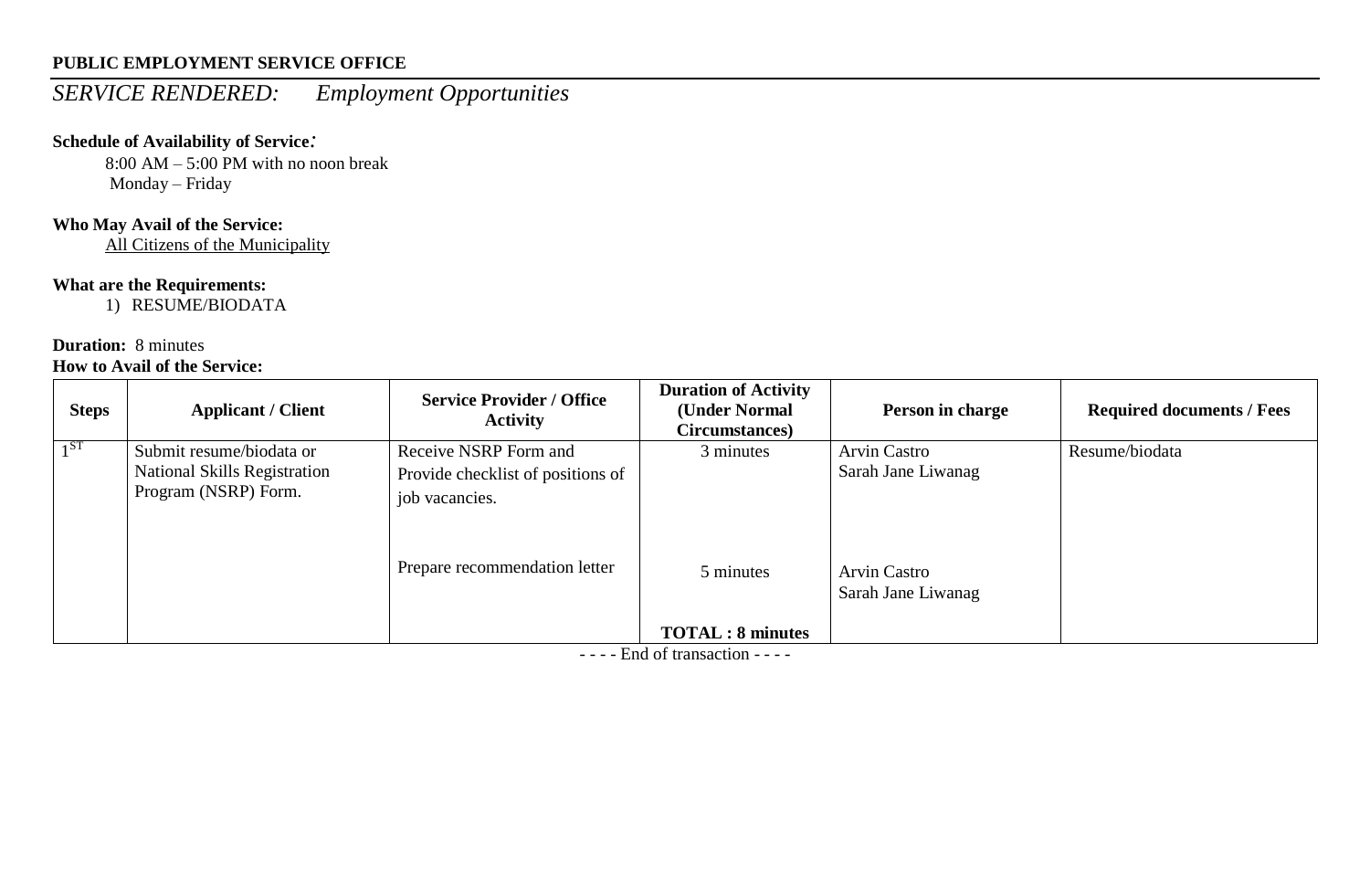# *SERVICE RENDERED: SPECIAL PROGRAM OF THE EMPLOYMENT OF STUDENTS (SPES)*

### **Schedule of Availability of Service***:*

8:00 AM – 5:00 PM with no noon break Monday – Friday

### **Who May Avail of the Service:**

All Citizens of the Municipality

### **What are the Requirements:**

1) RESUME/BIODATA

2) Birth Certificate (Photocopy)

3) Barangay Clearance (original)

4) Certificate of Indigency (original)

5) Valid IDs (Photocopy)

6) For Students (Form 138/Registration Card/Class Card) (Photocopy) Out-of-School Youth (Certificate of Out-of-School Youth from barangay/DSWD) (original)

# **Duration:** 50 minutes

### **How to Avail of the Service:**

| <b>Steps</b>    | <b>Applicant / Client</b>                                                               | <b>Service Provider / Office</b><br><b>Activity</b>                                       | <b>Duration of Activity</b><br>(Under Normal<br>Circumstances) | Person in charge                                                   | <b>Required documents / Fees</b> |
|-----------------|-----------------------------------------------------------------------------------------|-------------------------------------------------------------------------------------------|----------------------------------------------------------------|--------------------------------------------------------------------|----------------------------------|
| 1 <sup>ST</sup> | Submit resume/biodata or<br><b>National Skills Registration</b><br>Program (NSRP) Form. | Assist, Interview and Evaluate<br>applicant.                                              | 5 minutes                                                      | <b>Arvin Castro</b><br>Sarah Jane Liwanag                          | All Requirements                 |
| 2 <sup>nd</sup> | Submit all requirements for the<br><b>SPES Program</b>                                  | Evaluate and verifies<br>requirements and advice the<br>client to attend for orientation. | 5 minutes                                                      | <b>Arvin Castro</b><br>Sarah Jane Liwanag                          | All Requirements                 |
| 3 <sup>rd</sup> | <b>Attend SPES orientation</b>                                                          | <b>Conducts SPES orientation</b>                                                          | 30 minutes                                                     | <b>DOLE</b> Personnel<br><b>Arvin Castro</b><br>Sarah Jane Liwanag | All Requirements                 |
| 4 <sup>th</sup> | Fill out employment contract and<br>other necessary documents                           | Assist and Inform applicant<br>when the program will<br>commence                          | 10 minutes<br><b>TOTAL</b> : 50 minutes                        | <b>DOLE</b> Personnel<br><b>Arvin Castro</b><br>Sarah Jane Liwanag | All Requirements                 |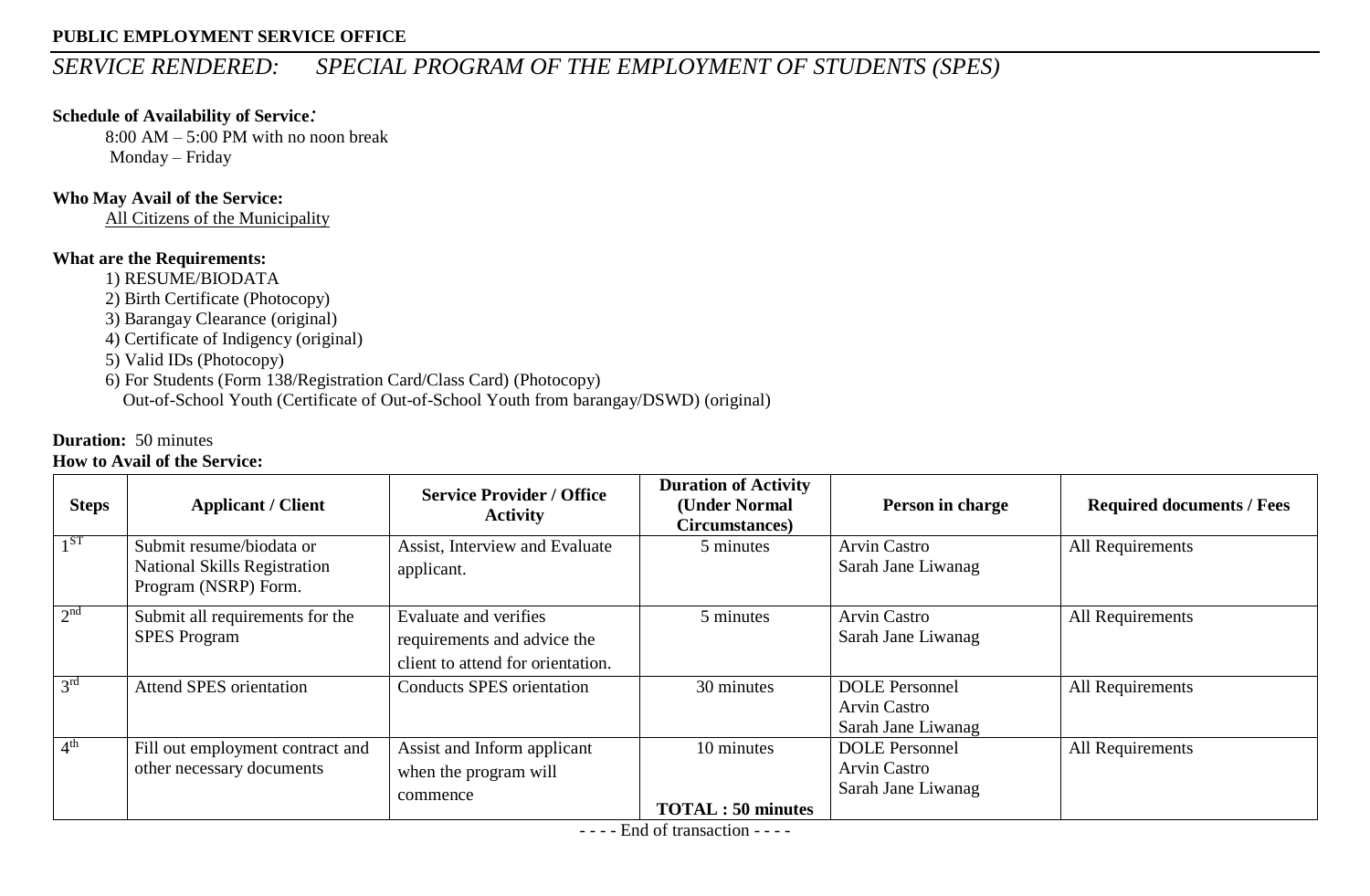# *SERVICE RENDERED: TULONG PANGKABUHAYAN SA ATING DISADVANTAGE/DISPLACED WORKERS (TUPAD)*

### **Schedule of Availability of Service***:*

8:00 AM – 5:00 PM with no noon break Monday – Friday

#### **Who May Avail of the Service:**

All Citizens of the Municipality

### **What are the Requirements:**

1) Barangay Clearance (original)

2) Certificate of Indigency (original)

3) Valid IDs (Photocopy)

#### **Duration:** 50 minutes **How to Avail of the Service:**

| <b>Steps</b>    | <b>Applicant / Client</b>                                     | <b>Service Provider / Office</b><br><b>Activity</b>                                       | <b>Duration of Activity</b><br>(Under Normal<br>Circumstances) | Person in charge                                                   | <b>Required documents / Fees</b> |
|-----------------|---------------------------------------------------------------|-------------------------------------------------------------------------------------------|----------------------------------------------------------------|--------------------------------------------------------------------|----------------------------------|
| 1 <sup>ST</sup> | Submit all requirements                                       | Assist, Interview and Evaluate<br>applicant.                                              | 5 minutes                                                      | <b>Arvin Castro</b><br>Sarah Jane Liwanag                          | All Requirements                 |
| 2 <sup>nd</sup> | Submit all requirements for the<br><b>TUPAD Program</b>       | Evaluate and verifies<br>requirements and advice the<br>client to attend for orientation. | 5 minutes                                                      | <b>Arvin Castro</b><br>Sarah Jane Liwanag                          | All Requirements                 |
| 3 <sup>rd</sup> | <b>Attend TUPAD orientation</b>                               | <b>Conducts TUPAD orientation</b>                                                         | 30 minutes                                                     | <b>DOLE</b> Personnel<br><b>Arvin Castro</b><br>Sarah Jane Liwanag | All Requirements                 |
| 4 <sup>th</sup> | Fill out employment contract and<br>other necessary documents | Assist and Inform applicant<br>when the program will<br>commence                          | 10 minutes<br><b>TOTAL: 50 minutes</b>                         | <b>DOLE</b> Personnel<br><b>Arvin Castro</b><br>Sarah Jane Liwanag | All Requirements                 |